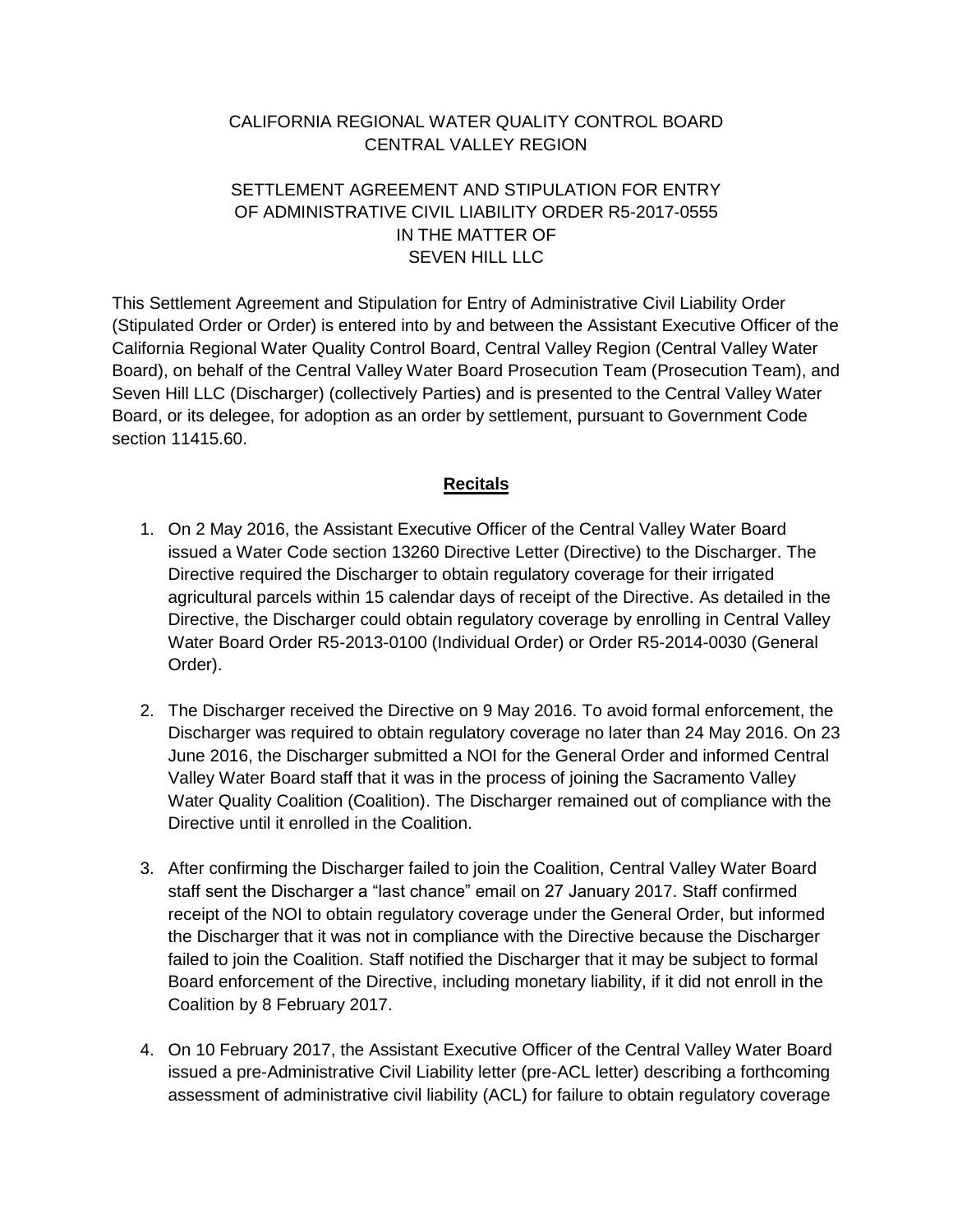> for commercial irrigated lands as required by the Directive. The pre-ACL letter notified the Discharger of its opportunity to meet with Central Valley Water Board staff to discuss the facts regarding the alleged violation, including the option of settlement. On 22 February 2017, the Discharger's representative contacted Board staff and scheduled a confidential settlement meeting with the Prosecution Team to discuss and resolve the violation.

5. The Prosecution Team and the Discharger's representative met on 14 March 2017. The Discharger joined the Coalition on 17 March 2017, 296 days after the Directive's due date.

#### **Regulatory Considerations**

- 6. The Discharger violated Water Code section 13260 by failing to obtain regulatory coverage for a period of 296 days. The Central Valley Water Board may assess an ACL based on Water Code section 13261 for the violation.
- 7. Water Code section 13260, subdivision (a), requires that any person discharging waste, or proposing to discharge waste, within any region that could affect the quality of the waters of the state, other than into a community sewer system, shall file with the appropriate Regional Water Quality Control Board (Regional Board) a RoWD containing such information and data as may be required by the Regional Board, unless the Regional Board waives such requirement.
- 8. Pursuant to Water Code section 13261, subdivision (a), a person who fails to furnish a report or pay a fee under Water Code section 13260 when so requested by a Regional Board is guilty of a misdemeanor and may be liable civilly in accordance with Water Code section 13261, subdivision (b).
- 9. Water Code section 13261, subdivision (b)(1), states that civil liability may be administratively imposed by a Regional Board or the State Water Resources Control Board (State Water Board) in accordance with Article 2.5 (commencing with section 13323) of Chapter 5 of the Water Code for a violation of subdivision (a) in an amount not exceeding one thousand dollars (\$1,000) for each day in which the violation occurs.
- 10. Pursuant to Water Code section 13327, in determining the amount of civil liability, the Central Valley Water Board is required to take into consideration the nature, circumstance, extent, and gravity of the violation or violations, whether the discharge is susceptible to cleanup or abatement, the degree of toxicity of the discharge, and, with respect to the violator, the ability to pay, the effect on ability to continue in business, any voluntary cleanup efforts undertaken, any prior history of violations, the degree of culpability, economic benefit or savings, if any, resulting from the violation, and other matters as justice may require. Attachment A, which is hereby fully incorporated into this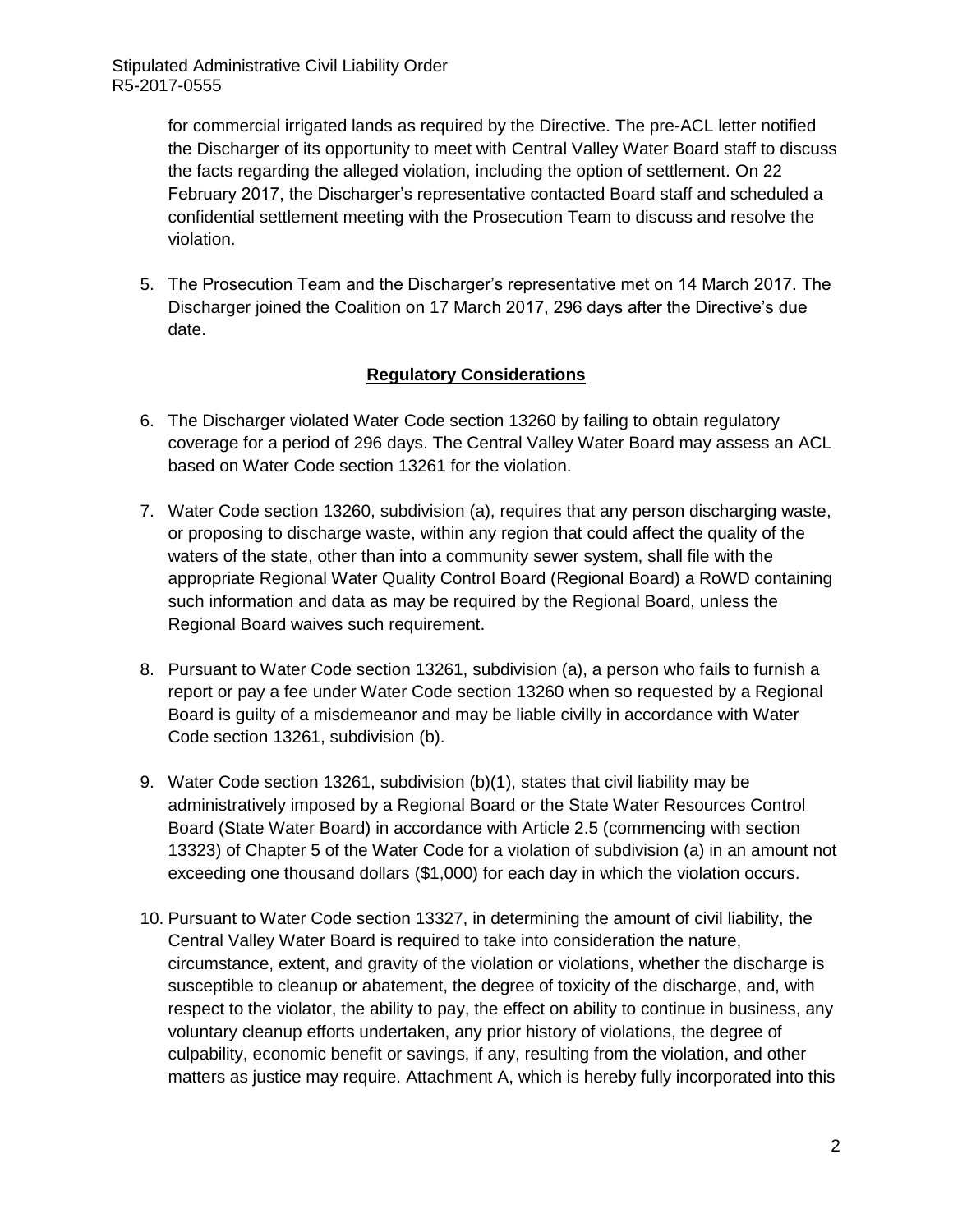Order by reference, describes the penalty calculation.

#### **Settlement**

- 11. The Parties agree to settle the matter without administrative or civil litigation by presenting this Stipulated Order to the Central Valley Water Board, or its delegee, for adoption as an order by settlement pursuant to Government Code section 11415.60. The resolution of the alleged violation is fair and reasonable and fulfills its enforcement objectives, no further action is warranted concerning the violations alleged herein, and this Stipulated Order is in the best interest of the public.
- 12. To resolve the violation by consent and without further administrative proceedings, the Parties have agreed to the imposition of an ACL in the amount of \$27,720 against the Discharger.

#### **Stipulations**

The Parties stipulate to the following:

- 1. **Administrative Civil Liability:** The Discharger hereby agrees to the imposition of an ACL totaling **twenty-seven thousand seven hundred and twenty dollars (\$27,720)** to resolve the alleged Water Code violation. The ACL shall be paid to the State Water Board *Cleanup and Abatement Account*. Payment shall be made no later than thirty (30) days after the entry of an Order approving this Settlement Agreement by the Central Valley Water Board, by check payable to the State Water Board *Cleanup and Abatement Account*. The Discharger shall indicate on the check the number of this Order. The Discharger shall send the original signed check to the Accounting Office, Attn: ACL Payment, P.O. Box 1888, Sacramento, California 95812-1888. A copy of the check shall be sent to Sue McConnell, Central Valley Water Quality Control Board, 11020 Sun Center Drive, Suite 200, Rancho Cordova, California 95670.
- 2. **Compliance with Applicable Laws and Regulatory Changes:** The Discharger understands that payment of an ACL in accordance with the terms of this Stipulated Order and/or compliance with the terms of this Stipulated Order is not a substitute for compliance with applicable laws, including additional ACLs. Nothing in this Stipulated Order shall excuse the Discharger from meeting any more stringent requirements which may be imposed hereafter by changes in applicable and legally binding legislation or regulations.
- 3. **Party Contacts for Communications Related to Stipulated Order:** For the Central Valley Water Board: Sue McConnell – Supervising Water Resource Control Engineer Central Valley Regional Water Quality Control Board 11020 Sun Center Drive, Suite 200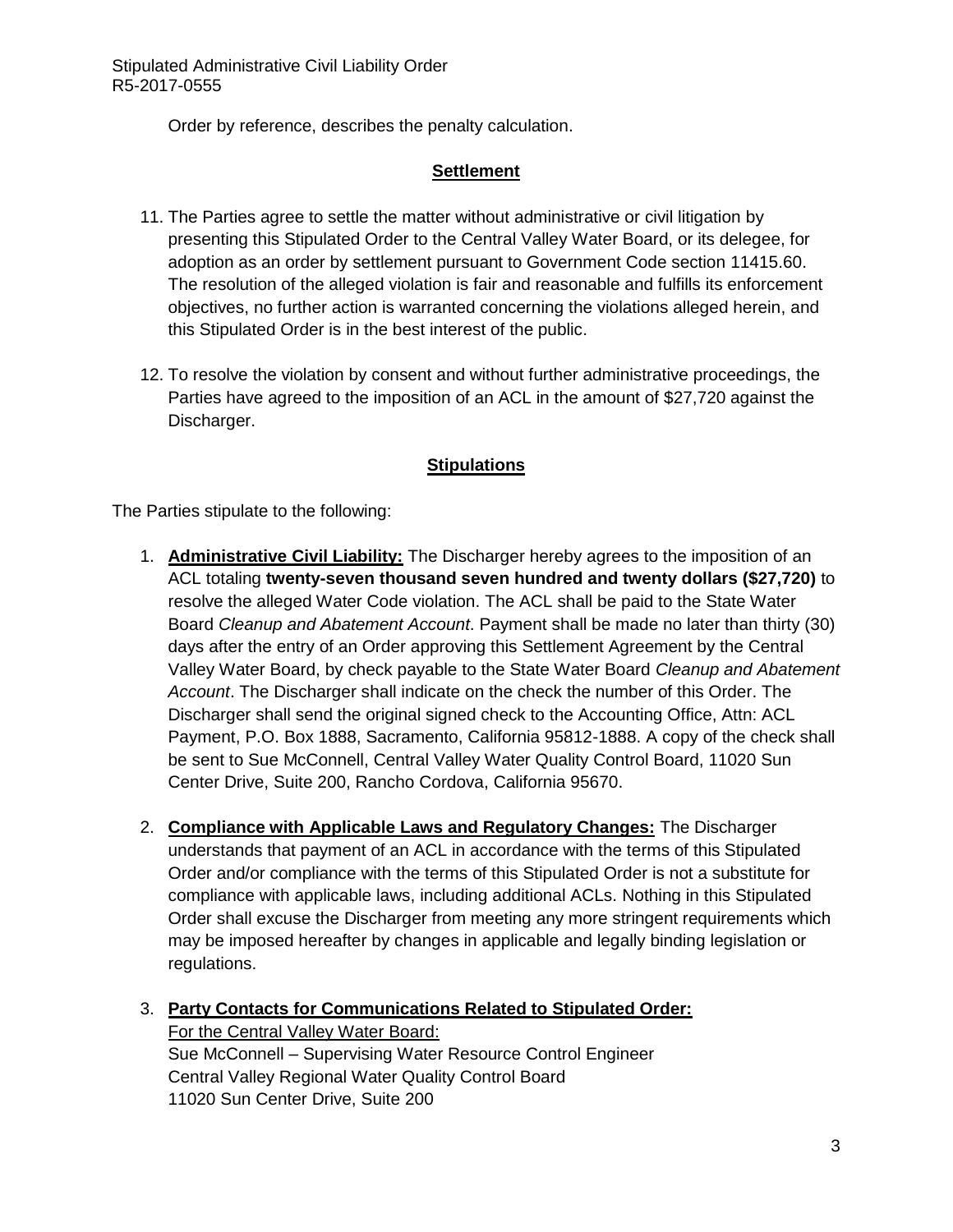> Rancho Cordova, CA 95670 (916) 464-3291

Paul Ciccarelli – Attorney Office of Enforcement, State Water Resources Control Board 801 K Street, 23rd Floor Sacramento, CA 95814 (916) 322-3227

For the Discharger: Phuong Pham 1738 44th Avenue San Francisco, CA 94112 (415) 753-3000

Paul R. Minasian – Attorney Minasian, Meith, Soares, Sexton & Cooper, LLP 1681 Bird Street Oroville, CA 95965 (530) 533-2885

- 4. **Attorney's Fees and Costs:** Except as otherwise provided herein, each Party shall bear all attorneys' fees and costs arising from the Party's own counsel in connection with the matters set forth herein.
- 5. **Matters Addressed by Stipulation:** Upon adoption by the Central Valley Water Board, or its delegee, this Stipulated Order represents a final and binding resolution and settlement of all claims, violations, or causes of action alleged in this Order or which could have been asserted based on the specific facts alleged in this Stipulated Order against the Discharger as of the effective date of this Stipulated Order. The provisions of this Paragraph are expressly conditioned on Discharger's full payment of the ACL by the deadline specified in Stipulation 1.
- 6. **Public Notice:** The Discharger understand that this Stipulated Order will be noticed for a 30-day public review and comment period prior to consideration by the Central Valley Water Board, or its delegee. If significant new information is received that reasonably affects the propriety of presenting this Stipulated Order to the Central Valley Water Board, or its delegee, for adoption, the Assistant Executive Officer may unilaterally declare this Stipulated Order void and decide not to present it to the Central Valley Water Board, or its delegee. The Discharger agrees that it may not rescind or otherwise withdraw their approval of this proposed Stipulated Order.
- 7. **Procedure:** The Parties agree that the procedure that has been adopted for the approval of the settlement by the Parties and review by the public, as reflected in this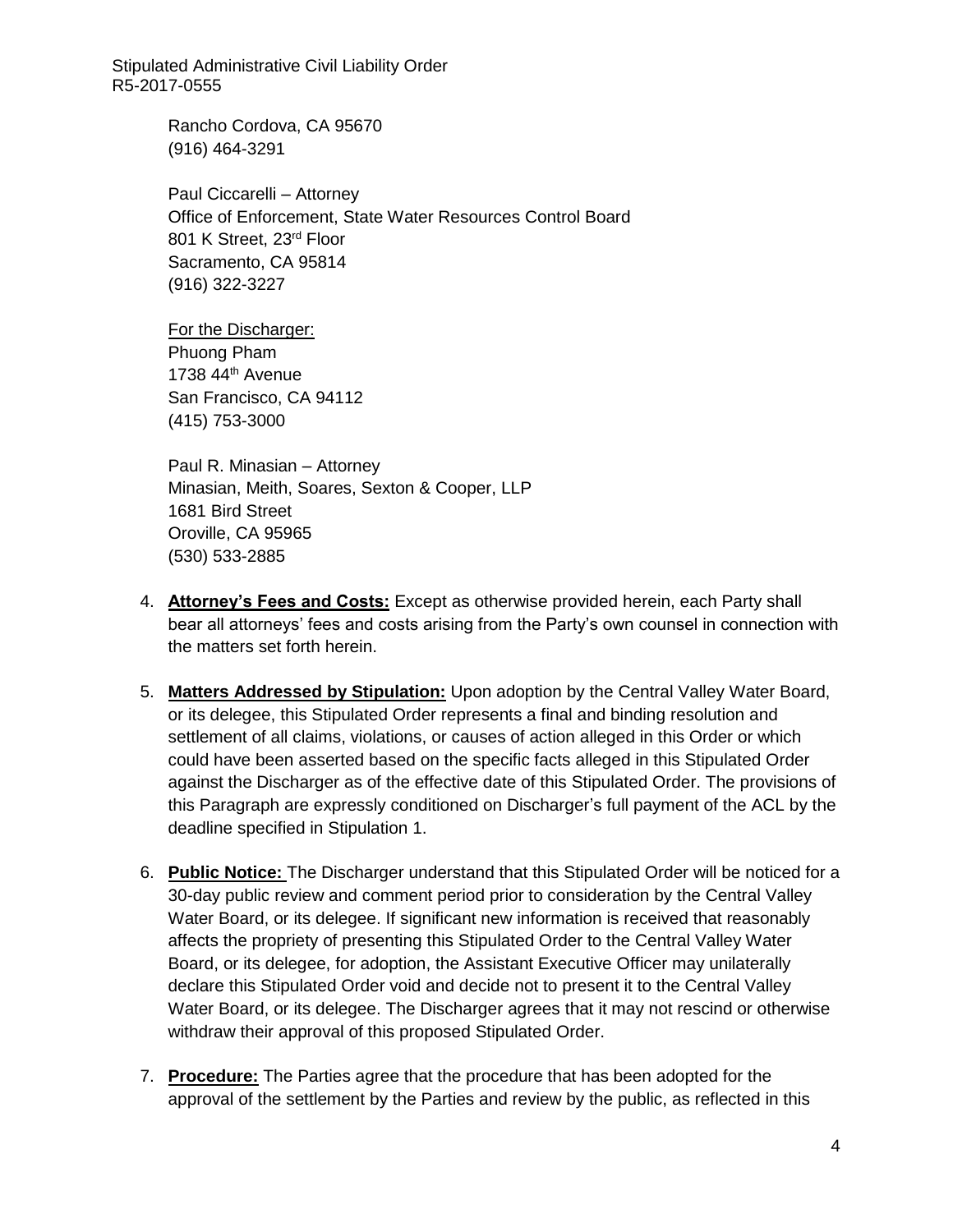> Order, will be adequate. In the event procedural objections are raised prior to this Stipulated Order becoming effective, the Parties agree to meet and confer concerning any such objections, and may agree to revise or adjust the procedure as necessary or advisable under the circumstances.

- 8. **No Waiver of Right to Enforce:** The failure of the Prosecution Team or Central Valley Water Board to enforce any provision of this Stipulated Order shall in no way be deemed a waiver of such provision, or in any way affect the validity of this Stipulated Order. The failure of the Prosecution Team or Central Valley Water Board to enforce any such provision shall not preclude it from later enforcing the same or any other provision of this Stipulated Order. No oral advice, guidance, suggestions, or comments by employees or officials of any Party regarding matters covered under this Stipulated Order shall be construed to relieve any Party regarding matters covered in this Stipulated Order. The Central Valley Water Board reserves all rights to take additional enforcement actions, including without limitation the issuance of ACL complaints or orders for violations other than those addressed by this Order.
- 9. **Interpretation:** This Stipulated Order shall not be construed against the party preparing it, but shall be construed as if the Parties jointly prepared it and any uncertainty and ambiguity shall not be interpreted against any one party.
- 10. **Modification:** This Stipulated Order shall not be modified by any of the Parties by oral representation whether made before or after the execution of this Order. All modifications must be made in writing and approved by the Central Valley Water Board or its delegee.
- 11. **If Order Does Not Take Effect:** In the event that this Stipulated Order does not take effect because it is not approved by the Central Valley Water Board, or its delegee, or is vacated in whole or in part by the State Water Board or a court, the Parties acknowledge that the Prosecution Team may proceed to a contested evidentiary hearing before the Central Valley Water Board to determine whether to assess an ACL for the underlying alleged violations, or may continue to pursue settlement. The Parties agree that all oral and written statements and agreements made during the course of settlement discussions will not be admissible as evidence in any subsequent administrative or judicial proceeding or hearing and will be fully protected by California Evidence Code sections 1152 and 1154; California Government Code section 11415.60; Rule 408, Federal Rules of Evidence; and any other applicable privilege under federal and/or state law. The Parties also agree to waive any and all objections related to their efforts to settle this matter, including, but not limited to:
	- a. Objections related to prejudice or bias of any of the Central Valley Water Board members or their advisors and any other objections to the extent that they are premised in whole or in part on the fact that the Central Valley Water Board members or their advisors were exposed to some of the material facts and the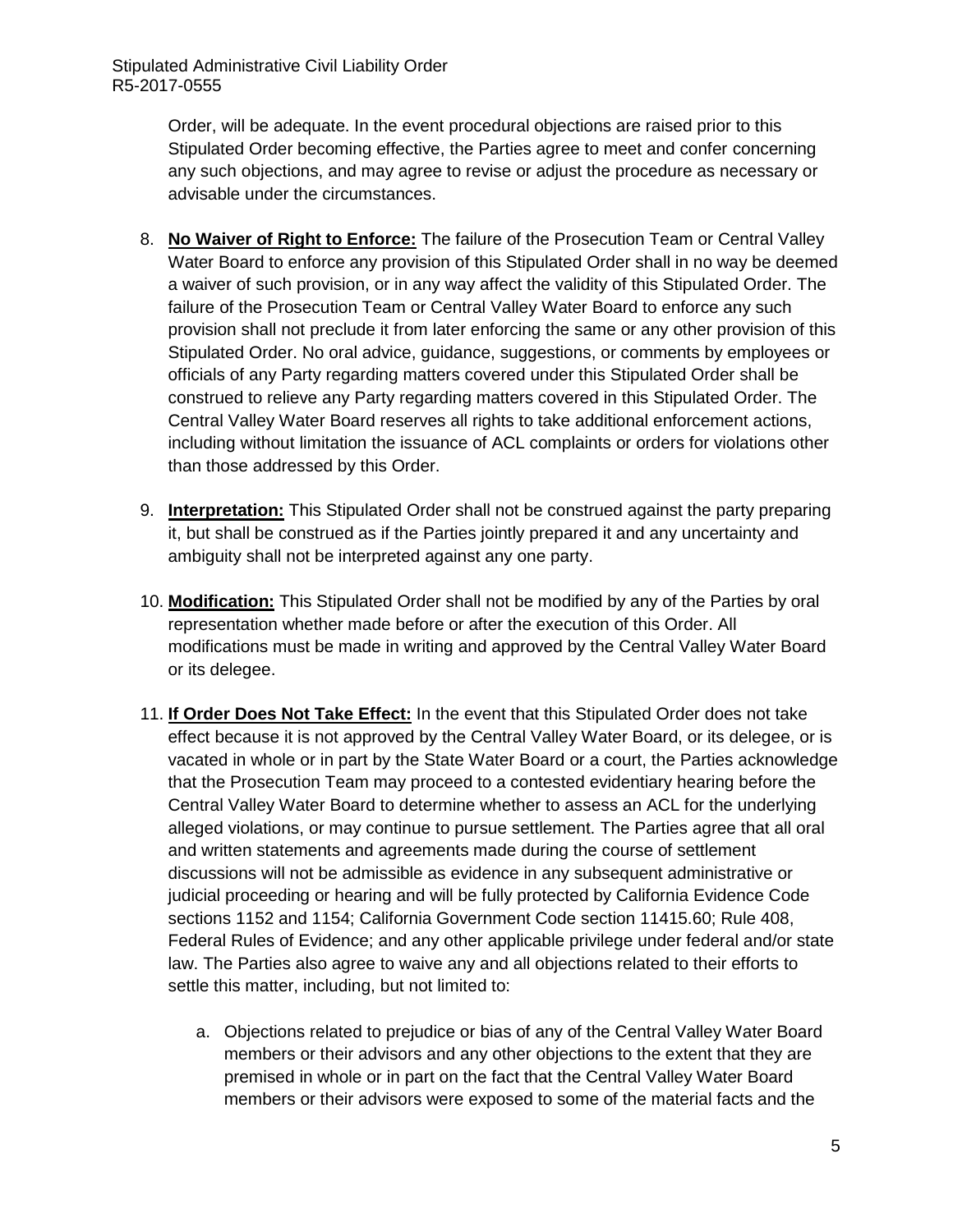Parties settlement positions, and therefore may have formed impressions or conclusions, prior to conducting any contested evidentiary hearing in this matter; or

- b. Laches or delay or other equitable defenses based on the time period that the Order or decision by settlement may be subject to administrative or judicial review.
- 12. **Waiver of Hearing:** The Discharger has been informed of the rights provided by Water Code section 13323, subdivision (b), and hereby waive its right to a hearing before the Central Valley Water Board.
- 13. **Waiver of Right to Petition:** The Discharger hereby waives the right to petition the Central Valley Water Board's adoption of the Stipulated Order as written for review by the State Water Board, and further waive the rights, if any, to appeal the same to a California Superior Court and/or any California appellate level court.
- 14. **Covenant not to Sue:** Upon the effective date of this Stipulated Order, the Discharger shall and does release, discharge, and covenant not to sue or pursue any civil or administrative claims against any State Agency or the State of California, its officers, agents, directors, employees, attorneys, representatives, for any and all claims or cause of action, which arise out of or are related to this action.
- 15. **Water Boards not Liable:** Neither the Central Valley Water Board members nor the Central Valley Water Board staff, attorneys, or representatives shall be liable for any injury or damage to persons or property resulting from the negligent or intentional acts or omissions by the Discharger or its respective employees, agents, representatives, or contractors in carrying out activities pursuant to this Order, nor shall the Central Valley Water Board, its members or staff be held as parties to or guarantors of any contract entered into by the Discharger, or its employees, agents, representatives, or contractors in carrying out activities pursuant to this Order.
- 16. **Authority to Enter Stipulated Order:** Each person executing this Stipulated Order in a representative capacity represents and warrants that he or she is authorized to execute this Order on behalf of and to bind the entity on whose behalf he or she executes the Order.
- 17. **No Third Party Beneficiaries:** This Stipulated Order is not intended to confer any rights or obligation on any third party or parties, and no third party or parties shall have any right of action under this Stipulated Order for any cause whatsoever.
- 18. **Severability:** This Stipulated Order is severable; should any provision be found invalid the remainder shall remain in full force and effect.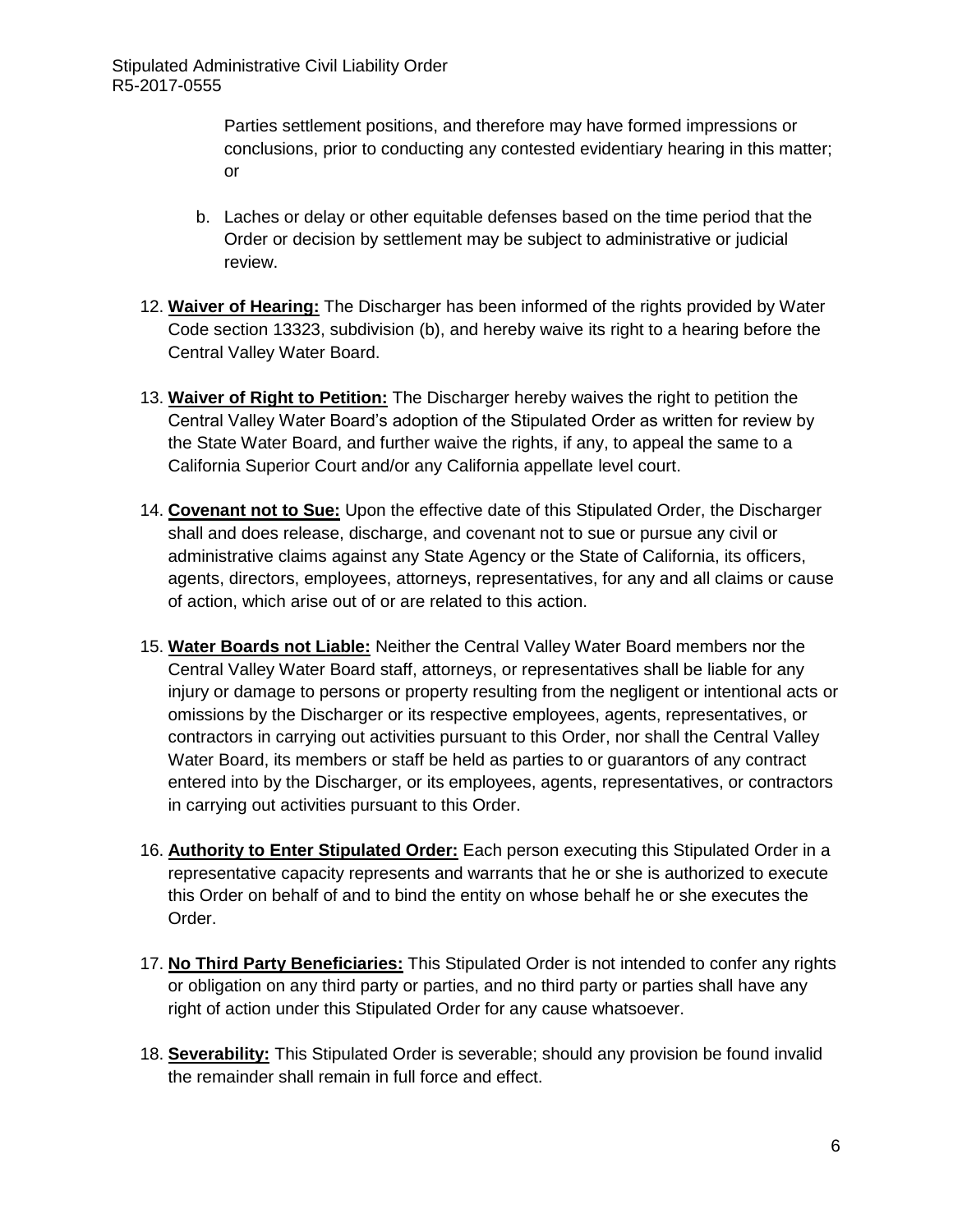- **19. Effective Date: This Stipulated Order shall be effective and binding on the Parties upon the date the Central Valley Water Board, or its delegee, enters the Order.**
- **·20. Counterpart Signatures: This Order may be executed and delivered in any number of counterpart�. each of which when executed and delivered shall be deemed to be an original, but such counterparts shall together constitute one document.**

#### **IT IS SO STIPULATED.**

| Original signed by                                  | 1-23-18       |  |  |  |
|-----------------------------------------------------|---------------|--|--|--|
| <b>Andrew Altevogt</b>                              | <b>Date</b>   |  |  |  |
| <b>Assistant Executive Officer</b>                  |               |  |  |  |
| For the Central Valley Water Board Prosecution Team |               |  |  |  |
| Original signed by                                  | $1 - 17 - 18$ |  |  |  |
| <b>Phuong Pham</b>                                  | <b>Date</b>   |  |  |  |
| For Seven Hill LLC                                  |               |  |  |  |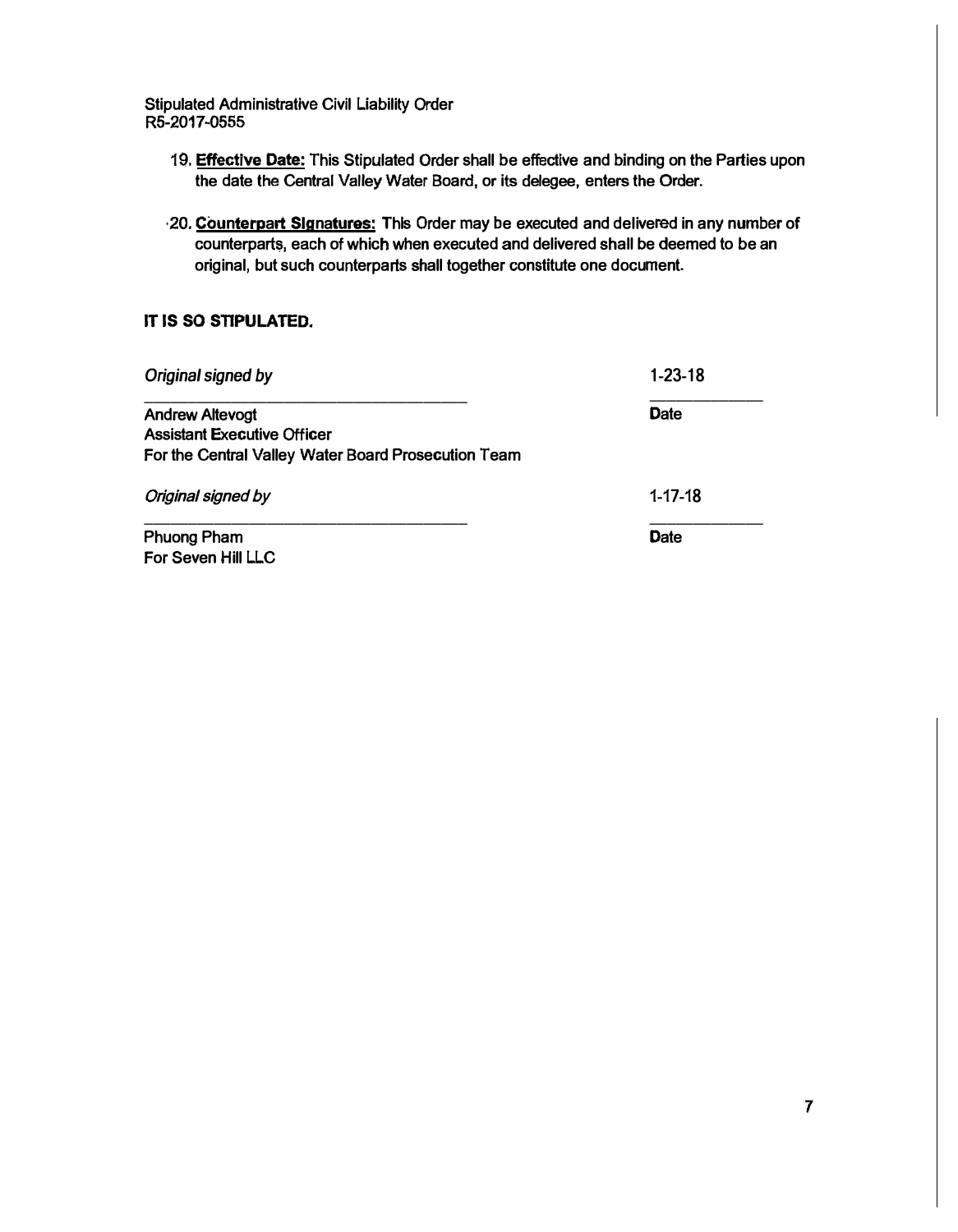### **HAVING CONSIDERED THE PARTIES STIPULATIONS, THE CENTRAL VALLEY REGIONAL WATER QUALITY CONTROL BOARD, BY AND THROUGH ITS EXECUTIVE OFFICER, FINDS THAT:**

- 1. This is an action to enforce the laws and regulations administered by the Central Valley Water Board. The method of compliance with this enforcement action consists entirely of payment of amounts for ACL. As such, the Central Valley Water Board finds that issuance of this Order is not considered subject to the provisions of the California Environmental Quality Act (CEQA) as it will not result in a direct or reasonably foreseeable indirect physical change in the environment and is not considered a "project" (Public Resources Code 21065, 21080(a); 15060(c)(2),(3); 150378(a), Title 14, of the California Code of Regulations). In addition, issuance of this Stipulated Order is exempt from the provisions of the California Environmental Quality Act (Public Resources Code section 21000 et seq.), in accordance with sections 15061(b)(3) and 15321(a)(2), of Title 14 of the California Code of Regulations.
- 2. The foregoing Stipulation is fully incorporated herein and made part of this Order.
- 3. In adopting this Stipulated Order, the Central Valley Water Board, or its delegee, has considered each of the factors prescribed in Water Code section 13327. The consideration of these factors is based upon information and comments obtained by the Central Valley Water Board's staff in investigating the allegations concerning the Discharger discussed herein or otherwise provided to the Central Valley Water Board or its delegee by the Parties and members of the public.

I, PAMELA C. CREEDON, Executive Officer, do hereby certify that the foregoing is a full, true, correct copy of an Order issued by the California Regional Water Quality Control Board, Central Valley Region.

 *Original signed by* \_\_\_\_\_\_\_\_\_\_\_\_\_\_\_\_\_\_\_\_\_\_\_\_\_\_\_\_\_\_\_\_\_\_\_\_\_

PAMELA C. CREEDON, Executive Officer

4-16-18

\_\_\_\_\_\_\_\_\_\_\_\_\_\_\_\_\_\_\_\_\_\_\_\_\_\_\_\_\_\_\_\_\_\_\_\_ Date

Attachment A: Penalty Calculation Methodology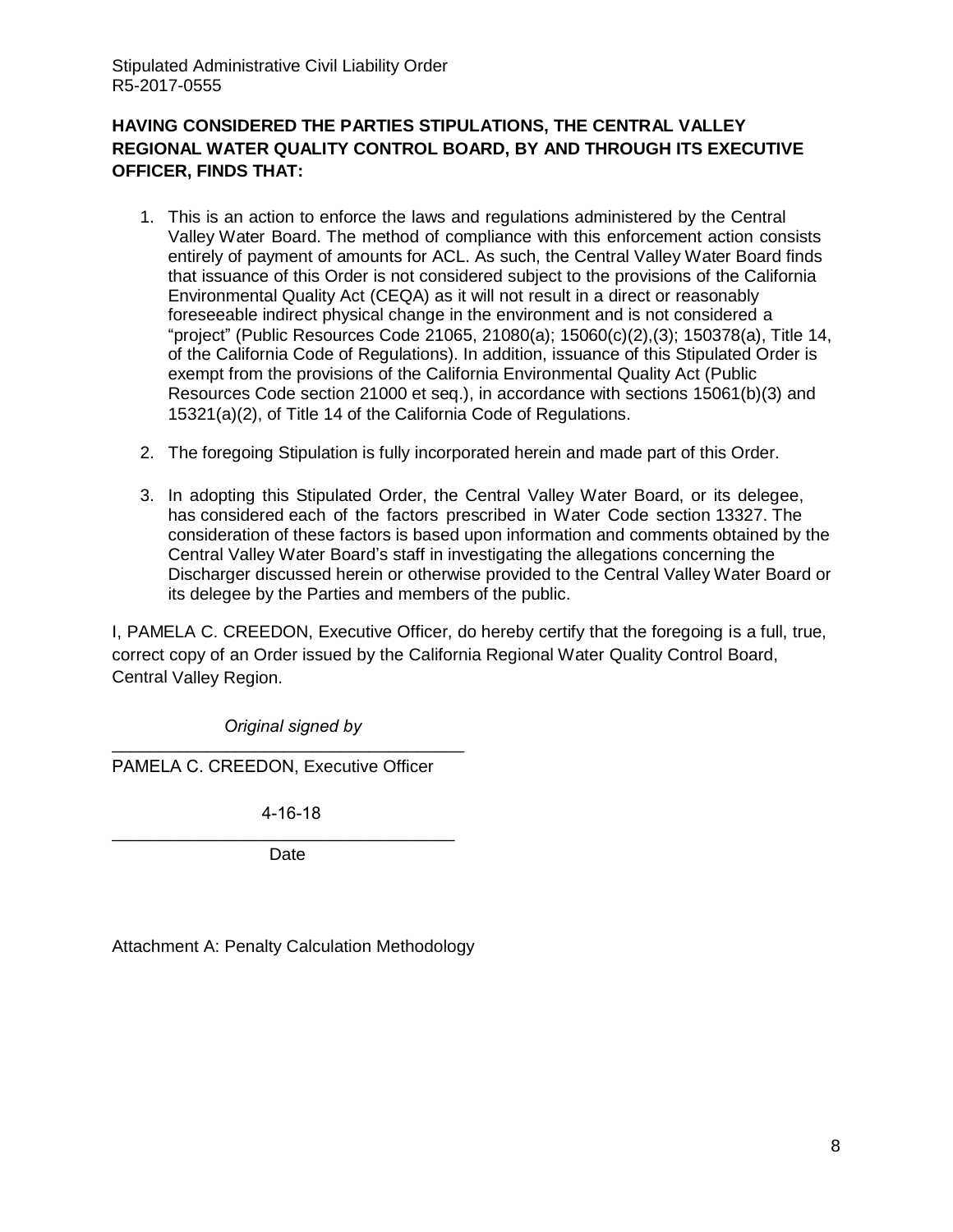The administrative civil liability (ACL) was derived following the State Water Resources Control Board's 2010 Water Quality Enforcement Policy (Enforcement Policy). The ACL takes into account such factors as Seven Hill LLC's (hereafter Discharger) culpability, history of violations, ability to pay and continue in business, and other factors as justice may require.

Each factor of the Enforcement Policy and its corresponding score for the violation is presented below:

### **Step1. Potential for Harm for Discharge Violations**

This step is not applicable.

### **Step 2. Assessment for Discharge Violations**

This step is not applicable.

### **Step 3. Per Day Assessment for Non-Discharge Violations**

The "per day" factor is calculated for each non-discharge violation considering the potential for harm and the extent of the deviation from the applicable requirements.

#### Potential for Harm

The Enforcement Policy requires a determination of whether the characteristics of the violations resulted in a minor, moderate, or major potential for harm or threat to beneficial uses.

Staff determined that the potential for harm is moderate because the characteristics of the violation present a substantial threat to beneficial uses, and the circumstances of the violation indicate a substantial potential for harm.

The Discharger failed to timely submit a Report of Waste Discharge (RoWD) or enroll under an applicable General Order<sup>1</sup> for discharges from irrigated cropland despite evidence indicating that the Discharger irrigates cropland. Irrigated cropland can be a source of sediment, pesticide residue, nitrate, and other waste discharges to waters of the state. Unregulated discharges of such wastes can present a substantial threat to beneficial uses and/or indicate a substantial potential for harm to beneficial uses. Board staff investigated the Discharger's irrigated parcels and found a potential for wastes to discharge to surface waters. This finding increases the potential for harm.

The Discharger undermined the regulatory program because it failed to file a RoWD or timely enroll under an applicable General Order. Dischargers regulated under an applicable General Order either conduct monitoring or contribute to monitoring efforts

<sup>1</sup> The following General Orders are applicable to the Discharger: 1) General Order R5-2013-0100, *Waste Discharge Requirements General Order for Discharges from Irrigated Lands within the Central Valley Region for Dischargers not Participating in a Third-Party Group* (Individual General Order); and 2) Order R5-2014-0030, *Waste Discharge Requirements General Order for Growers Within the Sacramento River Watershed that are Members of a Third-Party Group*.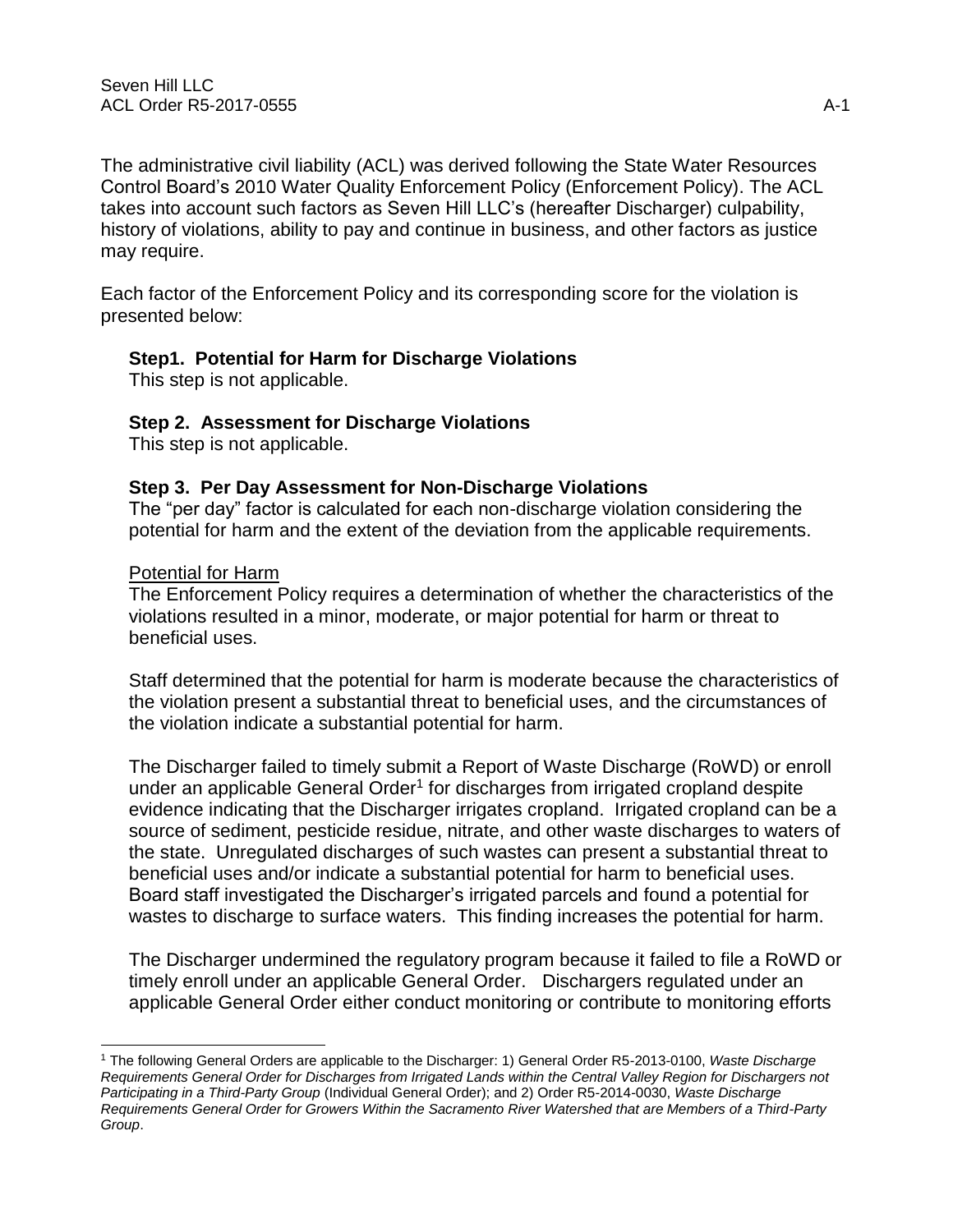to identify water quality problems associated with their operations. Regulated dischargers also report on the practices they engage to protect water quality. By failing to provide monitoring results or information on its practices, the Discharger impaired the Central Valley Water Board's efforts to assess potential impacts and risks to water quality, and circumvented the Central Valley Water Board's ability to take enforcement actions to address problems.

Additionally, the regulatory program is compromised when staff resources are directed to bringing dischargers into compliance rather than being available for outreach and assistance with regulatory compliance. Since the violation thwarts the Central Valley Water Board's ability to identify water quality risks, the violation has the potential to exacerbate the presence and accumulation of, and the related risks associated with, pollutants of concern. This, in turn, presents a threat to beneficial uses and indicates a substantial potential for harm.

### Deviation from Requirement

The Enforcement Policy requires a determination of whether the violation represents a minor, moderate, or major deviation from the applicable requirements.

The deviation from the requirement is major. During the period of non-compliance, the Discharger disregarded the regulatory requirements and rendered those requirements ineffective. The Discharger undermined the efforts of the Central Valley Water Board's Irrigated Lands Regulatory Program by disregarding the requirement to obtain the appropriate regulatory coverage for its waste discharges. A discharger's regulatory coverage is foundational to the Board's efforts to protect water quality. The Orders adopted by the Board specify the expectations and requirements for water quality protection, which do not apply until a discharger is covered by an appropriate Order. The requirements in the applicable Orders are rendered ineffective when a discharger has not gone through and completed the process to obtain coverage under an applicable Order.

Table 3 of the Enforcement Policy prescribes a per day factor ranging from 0.40 to 0.70 for violations with a moderate potential for harm and a major deviation from requirement. Based on the above factors, a per day factor of 0.55 is appropriate (see Table 3 on p. 16 of the Enforcement Policy).

**Multiple Day Violations:** On 2 May 2016, the Assistant Executive Officer of the Central Valley Water Board issued a Water Code section 13260 Directive Letter (Directive) to the Discharger, which required it to obtain regulatory coverage within 15 calendar days or face potential ACL. The Discharger received the Directive on 9 May 2016. To avoid formal enforcement, the Discharger was required to obtain regulatory coverage no later than 24 May 2016. The Discharger failed to meet this deadline. The Discharger eventually submitted a Notice of Intent for General Order R5-2014-0030 to the Central Valley Water Board on 23 June 2016, but did not join a coalition until after it received a pre-ACL letter from the Assistant Executive Officer. The Discharger joined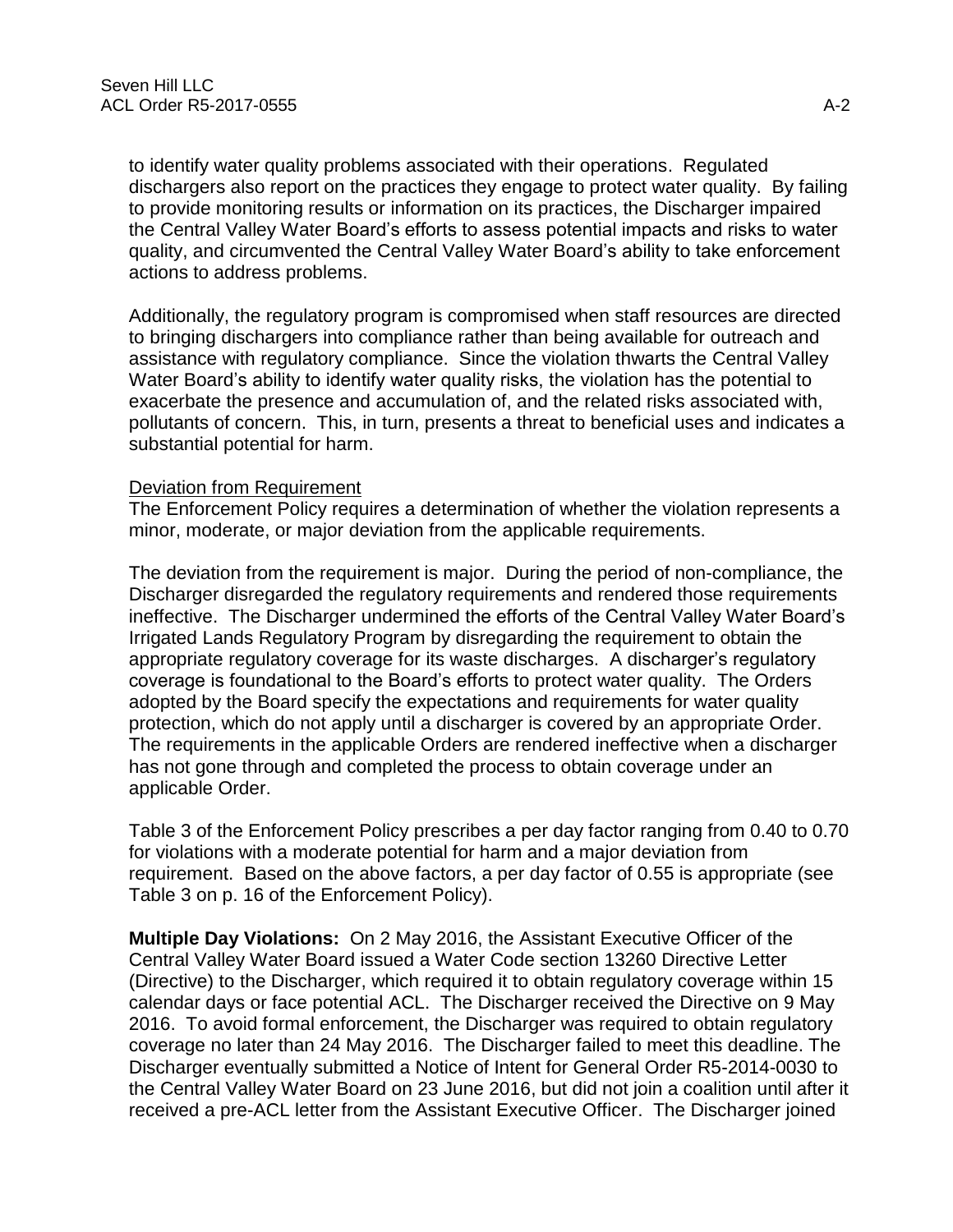the Sacramento Valley Water Quality Coalition (Coalition) on 17 March 2017, 296 days after the Directive's due date.

Violations under Water Code section 13261 are assessed on a per day basis. However, the violations at issue qualify for the alternative approach to penalty calculation under the Enforcement Policy (Page 18). Under that approach, for violations that last more than thirty (30) days, the daily assessment can be less than the calculated daily assessment, provided that it is no less than the per day economic benefit, if any, resulting from the violation. For these cases, the Central Valley Water Board must make express findings that the violation: (1) is not causing daily detrimental impacts to the environment or the regulatory program; or (2) results in no economic benefit from the illegal conduct that can be measured on a daily basis; or (3) occurred without the knowledge or control of the violator, who therefore did not take action to mitigate or eliminate the violation. If one of these findings is made, an alternate approach to penalty calculation for multiple day violations may be used.

Here, the Central Valley Water Board finds that the Discharger's failure to submit a RoWD or NOI and join a coalition is not causing daily detrimental impacts to the environment or the regulatory program. There is no evidence that the Discharger's failure to submit a RoWD or NOI has detrimentally impacted the environment on a daily basis, since obtaining regulatory coverage does not result in an immediate evaluation of, or changes in, practices that could be impacting water quality. There is no daily detrimental impact to the regulatory program because information that would have been provided by the Discharger pursuant to the regulatory requirements would have been provided on an intermittent, rather than daily basis.

The above finding justifies use of the alternate approach to penalty calculation for multiple day violations. The minimum number of days of violation to be assessed under the alternate approach in this case is 15. The nature of this case, including the current and near future irrigated acreage of the parcels, warrants using 35 days as the appropriate days of violation for the penalty calculation.

### **Initial Liability Amount**

The initial liability amount for the violation calculated on a per-day basis is as follows:

 $$1,000$ /day x 35 days x 0.55 = \$19,250

# **Step 4. Adjustment Factors**

There are three additional factors to be considered for modification of the amount of initial liability: the violator's culpability, efforts to clean up or cooperate with regulatory authority, and the violator's history of violations. After each of these factors is considered for the violations involved, the applicable factor should be multiplied by the amount for each violation to determine the revised amount for that violation.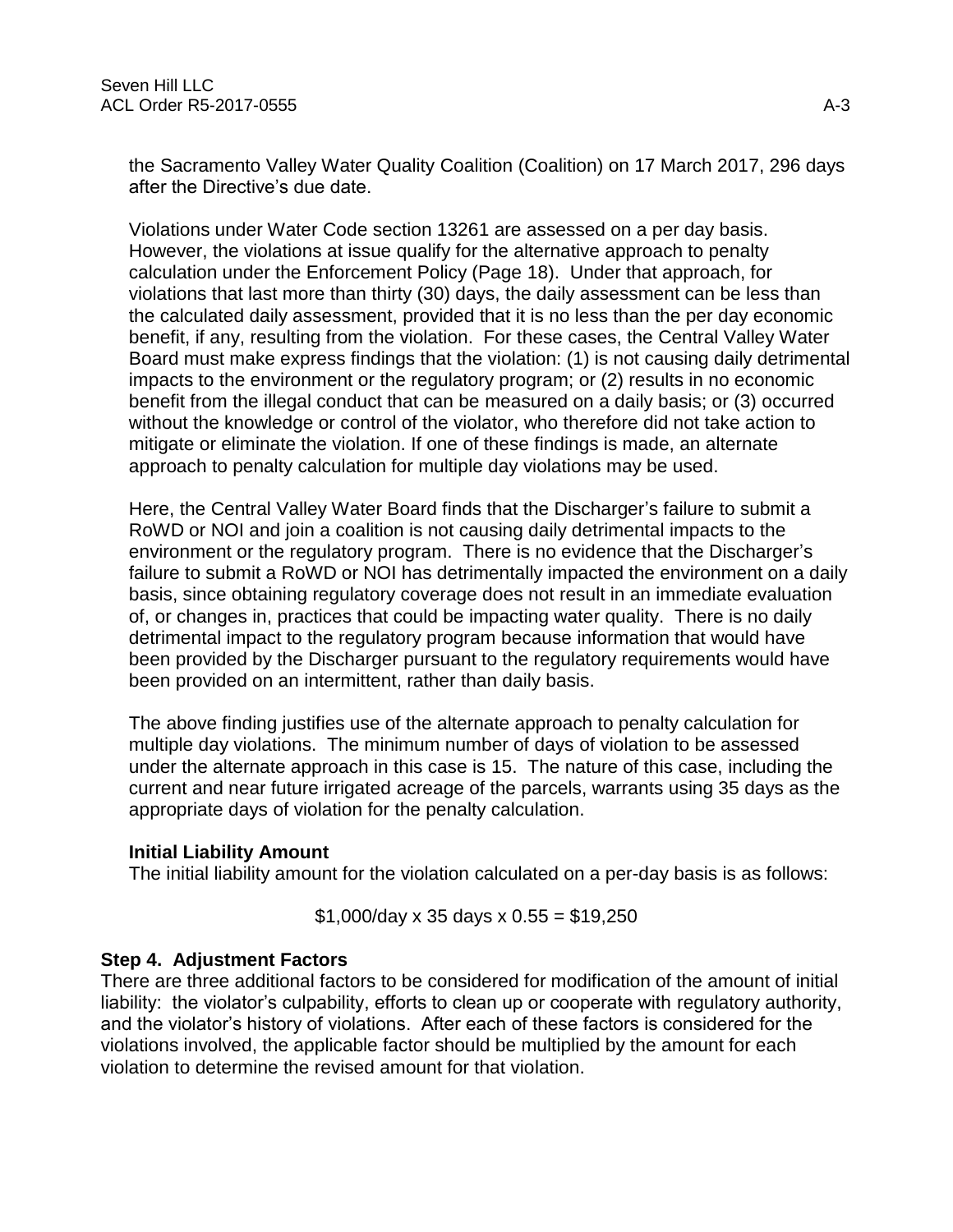### a) *Culpability*: 1.2

Higher liabilities should result from intentional or negligent violations as opposed to accidental violations. A multiplier between 0.5 and 1.5 is to be used, with a higher multiplier for intentional or negligent behavior. The Discharger was given the score of 1.2, which increases the fine.

A member of Seven Hill LLC, Ms. Phuong Pham, claims that language barriers caused her to not fully understand the difference between submitting a NOI and joining the Coalition. The Discharger also asserts that a groundskeeper at the Discharger's property was the first person to receive and review the Directive. The groundskeeper allegedly was unable to properly advise Ms. Pham of the Directive's obligations and the consequences of non-compliance. However, neither Ms. Pham nor the groundskeeper contacted Central Valley Water Board staff with questions about the Directive's requirements until after the due date to obtain regulatory coverage.

The Discharger had knowledge of the Directive's requirements and was aware that it could be subject to an ACL for the failure to enroll in the Coalition by the Directive's due date. A reasonably prudent person under the Discharger's circumstances would have contacted Central Valley Water Board staff for clarifications or obtained outside counsel for advice on the Directive's requirements upon receipt of the Directive. The Discharger's conduct that led to the violation was at least simple negligence. Therefore, a culpability factor of 1.2 is warranted.

b) *Cleanup and Cooperation*: 1.2

This factor reflects the extent to which a discharger voluntarily cooperated in returning to compliance and correcting environmental damage. A multiplier between 0.75 and 1.5 is to be used, with a higher multiplier when there is a lack of cooperation. The Discharger was given a score of 1.2, which increases the fine.

The Discharger was awarded ample time and opportunities to submit the NOI and join the Coalition. The following events occurred after 24 May 2016 (due date to obtain regulatory coverage):

- On 3 June 2016, a representative of the Discharger called Central Valley Water Board staff to ask questions on the Directive. Staff explained the compliance options and recommended contacting the Coalition for questions related to Coalition fees;
- On 23 June 2016, Ms. Pham submitted the NOI for General Order R5-2014- 0030 after she called and spoke with Central Valley Water Board staff. Ms. Pham said that she was still in the process of joining the Coalition;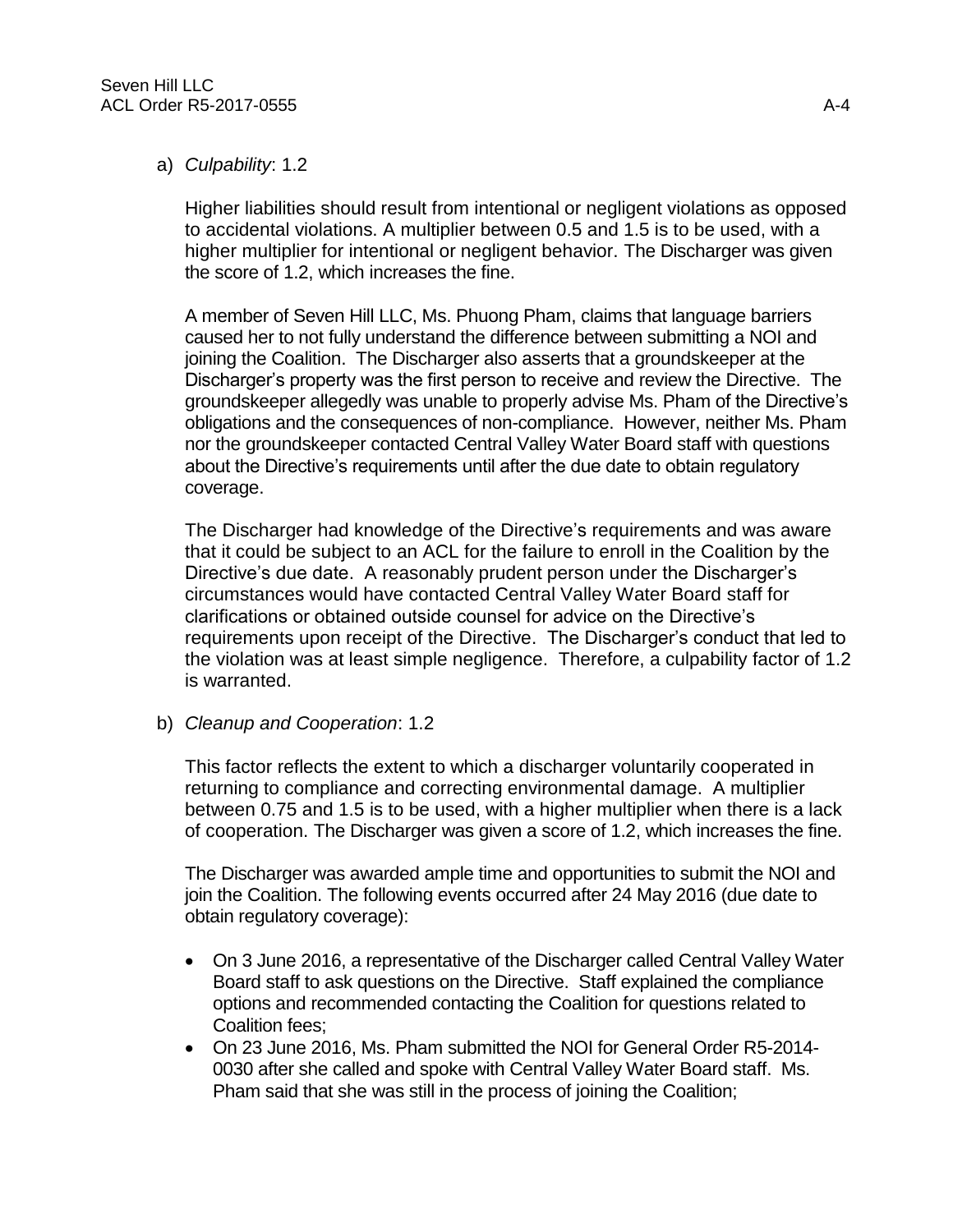- On 16 December 2016, Central Valley Water Board staff was unable to leave Ms. Pham a "last chance" phone message because the message in-box was full;
- On 27 January 2017, Central Valley Water Board staff sent a "last chance" email to Ms. Pham, informing her that although she submitted the NOI, Seven Hill LLC was not in compliance with the Directive because it failed to join the Coalition. Staff provided Ms. Pham with the Coalition's contact information and gave another opportunity to come into compliance. Staff explained that in order to avoid Board enforcement of the Directive, including monetary liability, the Discharger needed to enroll in the Coalition by 8 February 2017. The Discharger failed to meet this deadline;
- On 10 February 2017, the Assistant Executive Offer sent the Discharger a pre-ACL letter;
- On 22 February 2017, a representative of the Discharger called Central Valley Water Board staff to arrange a settlement meeting to discuss and resolve the violation; and
- The Discharger joined the Coalition and came into compliance soon after meeting with the Prosecution Team.

The Discharger made some effort to voluntarily cooperate in returning to compliance. As set forth above, the Discharger submitted a NOI for coverage under General Order R5-2014-0030, but did not join the Coalition until after the pre-ACL was issued.

Cleanup is not applicable here.

c) *History of Violations*: 1.0

When there is a history of repeat violations, the Enforcement Policy requires a minimum multiplier of 1.1 to be used. The Discharger was given the score of 1.0 because the Discharger does not have a history of enforcement actions.

# **Step 5. Determination of Total Base Liability Amount**

The Total Base Liability Amount is determined by applying the adjustment factors from Step 4 to the Initial Liability Amount determined in Step 3.

a) *Total Base Liability Amount:* **\$27,720.** (Initial Liability (\$19,250) x Adjustments  $(1.2)(1.2)(1.0)$ .

# **Step 6. Ability to Pay and Continue in Business**

As per the Enforcement Policy, "[t]he ability of a discharger to pay an ACL is determined by its revenues and assets." The Discharger has the ability to pay the Total Base Liability Amount based on the value of the Discharger's property and estimated revenue from crops. According to the Shasta County Assessor's Office, the properties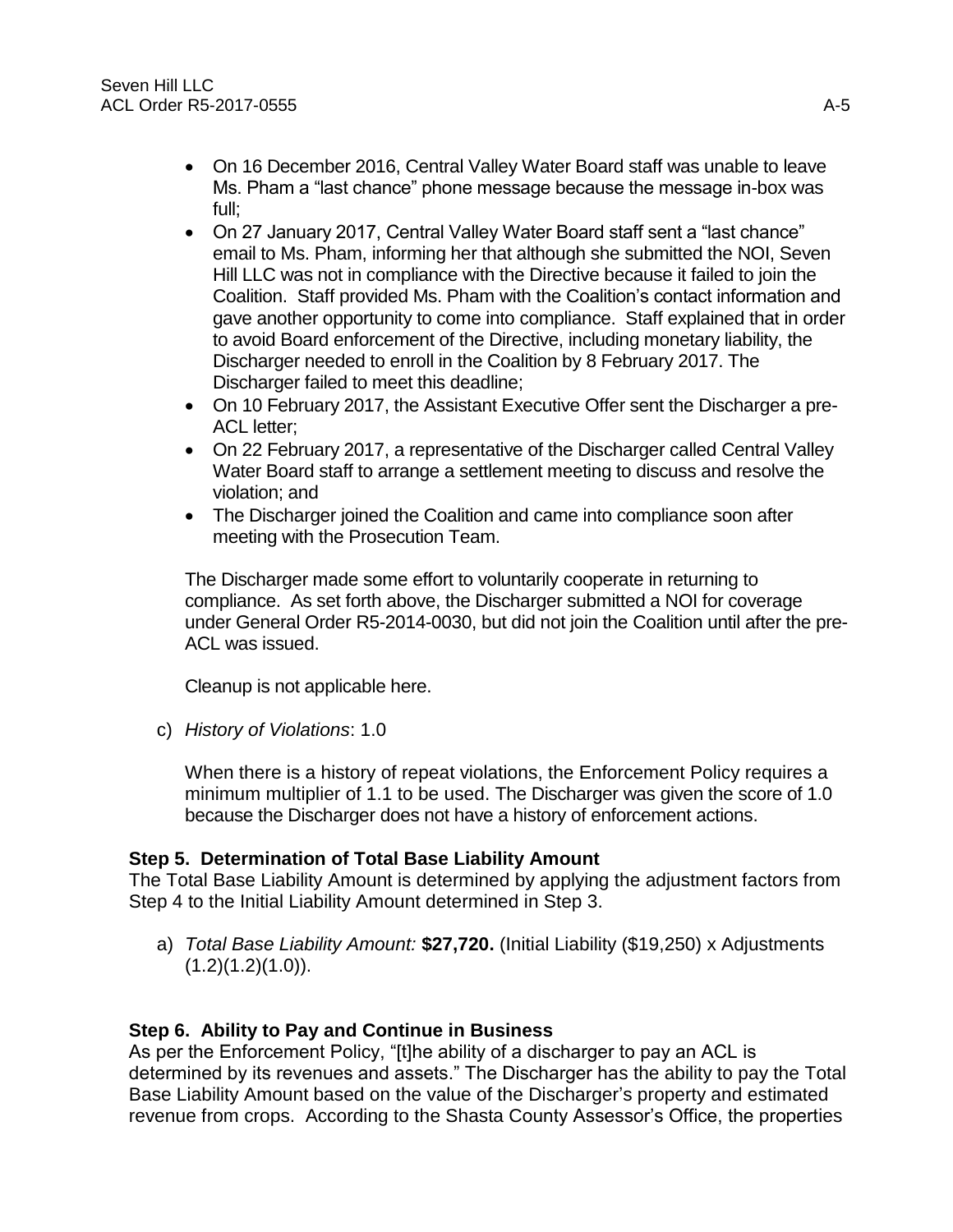owned by the Discharger (APNs 094-050-021 and 094-050-025) have an assessed value of \$4,576,622. Revenue generated from the Discharger's 15 acres of wine grapes was approximately \$14,760 in 2015<sup>2</sup>; and revenue from the Discharger's 30 acres of irrigated pasture was approximately \$4,200 in 2015. Thus, the Discharger has the ability to pay the ACL based on revenue and assets and there are no factors under this category that warrant an adjustment.

# **Step 7. Other Factors as Justice May Require**

If the Central Valley Water Board believes that the amount determined using the above factors is inappropriate, the amount may be adjusted under the provision for "other factors as justice may require" but only if express findings are made.

The costs of investigation and enforcement are "other factors as justice may require," and could be considered in relation to the Total Base Liability Amount to increase the Final Liability Amount. The Central Valley Water Board Prosecution Team has incurred a significant amount of staff costs associated with the investigation and enforcement of the violation. While staff costs could be added to the penalty, the Prosecution Team, in its discretion, elected not to pursue staff costs in this matter.

There are no factors under this category that warrant an adjustment.

### **Step 8. Economic Benefit<sup>3</sup>**

### *Economic Benefit*: **\$12,300**

The economic benefit of noncompliance is any savings or monetary gain derived from the act or omission that constitutes the violation. Economic benefit was calculated using the United States Environmental Protection Agency's (US EPA) Economic Benefit Model (BEN)<sup>4</sup> penalty and financial modeling program, version 5.6.0. BEN calculates a discharger's monetary interest earned from delaying or avoiding compliance with environmental statutes.

The BEN model is the appropriate tool for estimating the economic benefit in this case. The benefit is calculated by identifying the regulation at issue, the appropriate compliance action, the date of noncompliance, the compliance date, and the penalty payment date.

Under the Irrigated Lands Regulatory Program, an individual may choose to comply with the program by either filing an NOI to get regulatory coverage as an "individual

 $\overline{a}$ 2 Information provided by the 2015 Shasta County Agricultural Crop Report, available at:

http://www.co.shasta.ca.us/docs/Ag/crop-reports/shasta-county-2015-crop-report.pdf?sfvrsn=2

<sup>3</sup> Order R5-2013-0100 includes an estimate of average annual costs per acre related to that Order. The average annual costs are not used in this economic benefit analysis, since the costs represent an average cost, if the Order were applied Central Valley-wide. The cost estimates made in this analysis are based on the circumstances and facts related to these Dischargers, rather than a broad class of dischargers.

<sup>4</sup> US EPA Economic Benefit Model, or BEN. At the time this document was prepared, BEN was available for download at<http://www2.epa.gov/enforcement/penalty-and-financial-models> .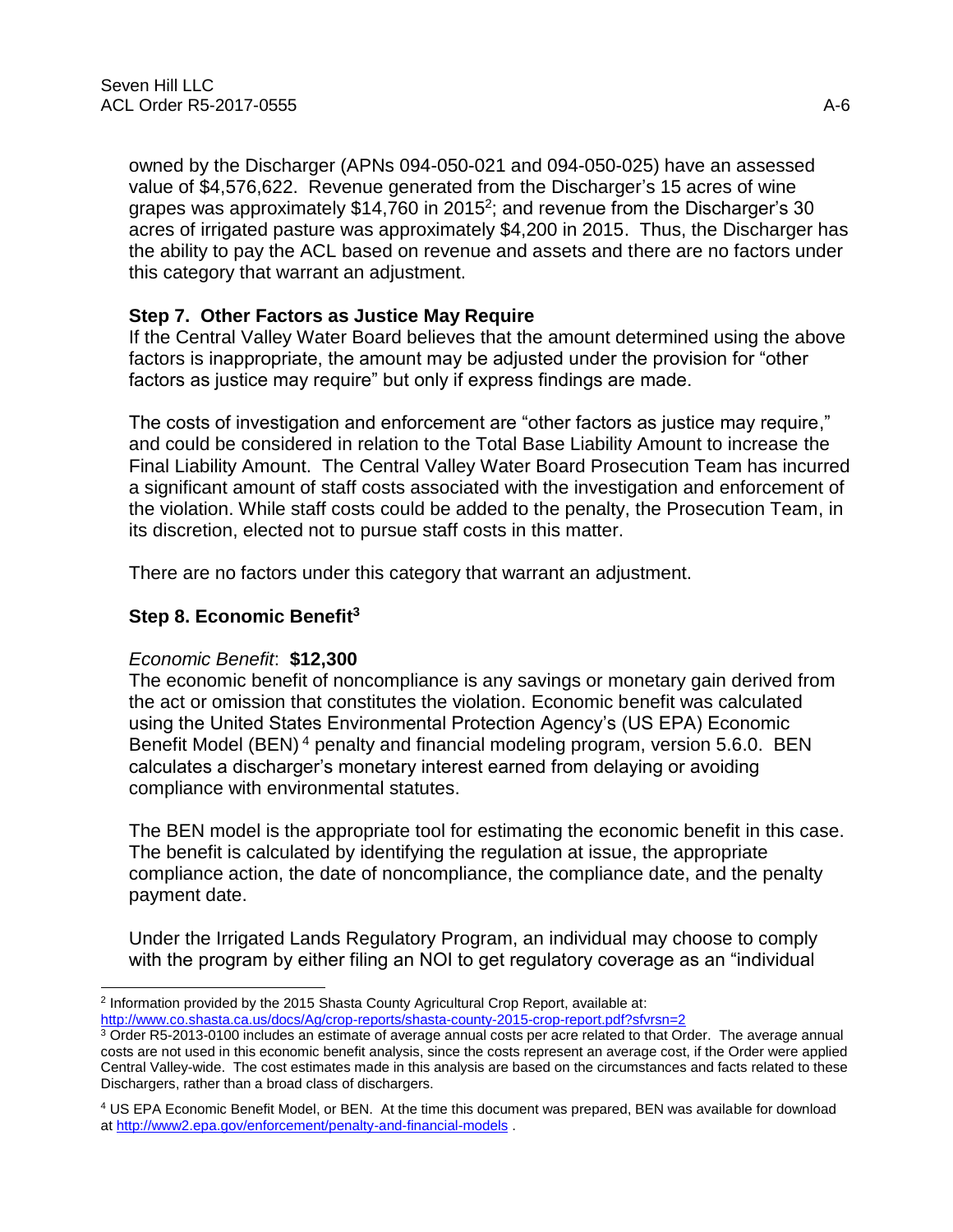grower," or filing a NOI for regulatory coverage under a third-party group Order and joining a coalition. Because the Central Valley Water Board cannot force a Discharger to join a coalition, the economic benefit calculation is based on the assumption that General Order R5-2013-0100 (Individual General Order) applied to the Discharger during its period of non-compliance.

For economic benefit, the non-compliance date is assumed to be 22 January 2015, thirty days after the Discharger purchased the parcels at issue, including the 45 acres of irrigated lands. The compliance date is assumed to be 17 March 2017, the date on which the Discharger joined the coalition and paid the applicable fees. Based on these assumptions, the Discharger avoided the following costs: \$3,936 for annual permit fees, \$3,204 for groundwater monitoring, \$9,942 for surface water monitoring costs, and \$2,400 for Annual Monitoring Reports. The Discharger also enjoyed \$4,800 in delayed costs associated with its Farm Water Quality Plan. Based on the specific assumptions within the model, the total economic benefit of noncompliance was determined to be approximately \$12,300, as detailed in the attached table.

# **Step 9. Minimum and Maximum Liability Amounts**

# a) *Minimum Liability Amount:* **\$13,530**

The Enforcement Policy recommends that the minimum liability amount imposed not be below the economic benefit plus ten percent. As discussed above, the Discharger's economic benefit obtained from the violation is \$12,300. Therefore, the minimum liability is \$13,530.

# b) *Maximum Liability Amount:* **\$296,000**

The maximum administrative liability amount is the maximum amount allowed by Water Code section 13261, which is \$1,000 for each day in which the violation occurs. The Discharger was in violation for 296 days, which results in a maximum liability of \$296,000.

# **Step 10. Final Liability Amount**

Based on the foregoing analysis, and consistent with the Enforcement Policy, the final liability amount for failure to timely submit a RoWD as required under Water Code section 13260 is **twenty-seven thousand seven hundred and twenty dollars (\$27,720)**.